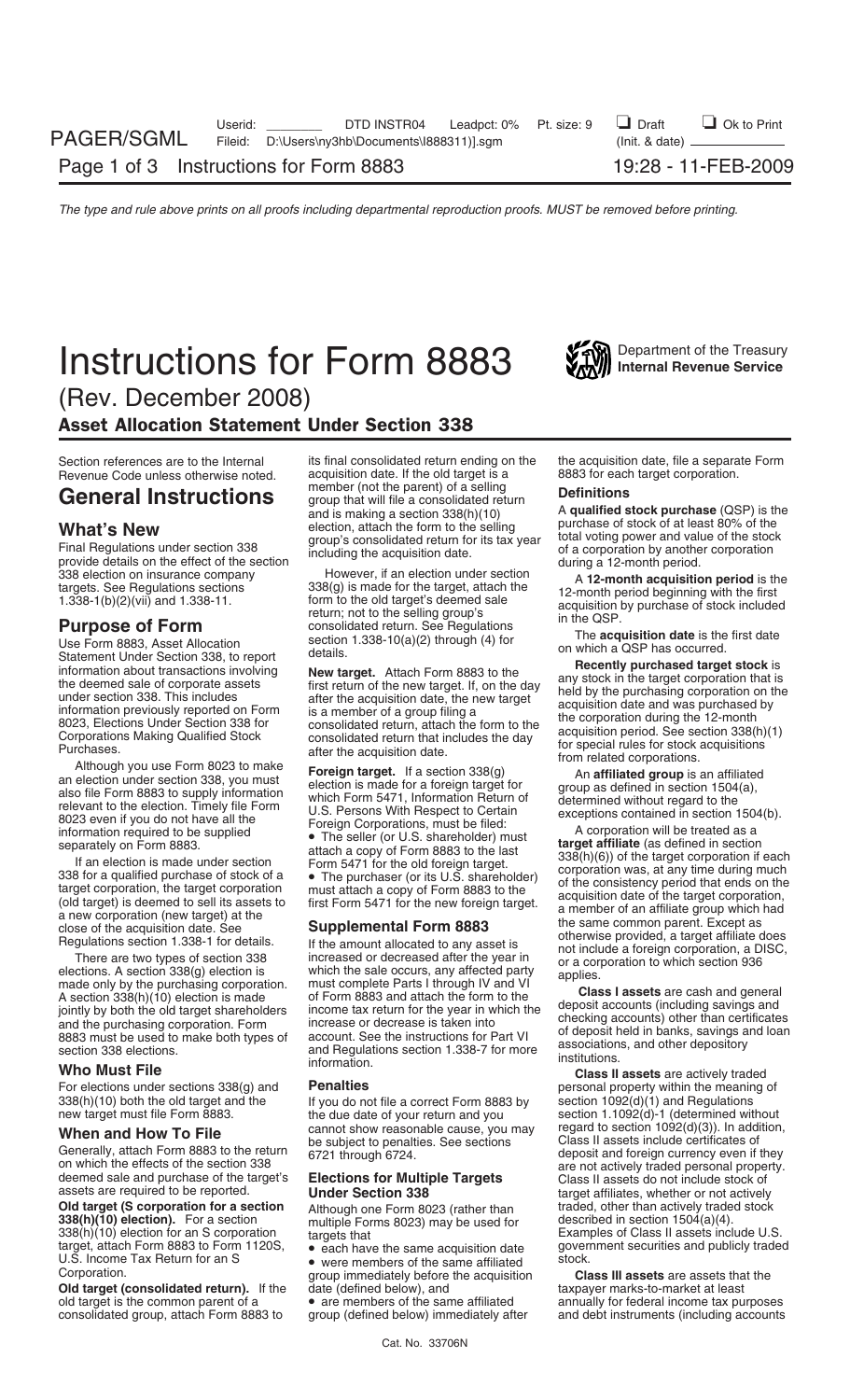receivable). However, Class III assets do goodwill or going concern value qualifies selling or acquisition costs) for the not include (a) debt instruments issued by as a section 197 intangible). not include (a) debt instruments issued by as a section 197 intangible). The recently purchased target stock (defined persons related at the beginning of the only amounts actually be on page 1). Include only amounts actually day following the acquisition date to the **paid to the seller** paid to the seller(s) of the target stock. target under section 267(b) or 707; (b) contingent debt instruments subject to **Specific Instructions Line 5b.** *New Target:* Enter the Regulations sections 1.1275-4, and<br>1.483-4, or section 988, unless the **Part I. Filer's Identifying** amounts capitalized in the purchasing instrument is subject to the noncontingent<br>bond method of Regulations section **corporation** bond method of Regulations section **bond method of Regulations section**<br>1.1275-4(b) or is described in Regulations **Line 1a.** Enter the name as shown on

inventory of the taxpayer if on hand at the (SSN).<br>
close of the taxable year, or property held<br>
by the taxpayer primarily for sale to applicable box whether you are filing this as of the beginning of the day<br>
customers in

**Part II. Other Party's Identifying** its assets are all section 197<br>its assets are different one of the original target old target from the old target old target. Against the old target. Against the old target of the old t except goodwill and going concern value. **INFORMATION**<br>Section 197 intangibles include: **Information** Identify the taxpayer that files the U.S.

- 
- 

• Any covenant not to compete entered corporation (CFC) and does not file a<br>into in connection with the acquisition of U.S. income tax return, identify the U.S.

- 
- 

See section 197(e) for further information. complete lines 4a through 8g.

**Class VII assets** are goodwill and **Line 5a.** Enter the amount of For more information see Regulations going concern value (whether or not the consideration paid (without regard to section 1.338-4.

## 1.483-4, or section 988, unless the **Part I. Filer's Identifying** amounts capitalized in the purchasing

customers in the ordinary course of its form because you are filing the federal liabilities are also measured as of the income tax return that reflects the tax beginning of the day after the acquisition class V assets are **Class V assets** are all assets other results for the old target of a section 338 than Class I, II, III, IV, VI, and VII assets. election, or because you are filing the election, or because you are filing the  $1.338-1(d)$  regarding certain transactions federal income tax return that reflects the on the acquisition date. These liabilities **Note.** Furniture and fixtures, buildings,<br>
land, vehicles, and equipment, which<br>
constitute all or part of a trade or business<br>
as defined in Regulations section<br>
1.1060-1(b)(2) are generally Class V<br>
assets.<br>
<br>
<br>
<br>
<br>
<br>
<br>

• Workforce in place; income tax return, if any, reflecting the tax corporal version 338 for the other stock,<br>• Business books and records, operating results under section 338 for the other stock, • Business books and records, operating results under section 338 for the other stock,<br>systems, or any other information base, party to the transaction. If the tax results • The purchasing corporation's basis in systems, or any other information base, party to the transaction. If the tax results process, design, pattern, know-how, of the transaction are reported on a process, design, pattern, know-how, of the transaction are reported on a nonrecently purchased target stock, and<br>
formula, or similar item: consolidated return for the other party, • The liabilities of the new target formula, or similar item; consolidated return for the other party, and the liabilities of the new target <br>• Any customer-based intangible; provide the identifying information of the (reported on line 5c). provide the identifying information of the • Any supplier-based intangible; common parent of the consolidated group<br>• Any license, permit, or other right instead of the old or new target. If the old instead of the old or new target. If the old See Regulations section 1.338-5 for<br>or new target is a controlled foreign additional information. granted by a government unit; or new target is a controlled foreign<br>• Any covenant not to compete entered corporation (CFC) and does not file a into in connection with the acquisition of U.S. income tax return, identify the U.S. *Old Target:* Enter the **aggregate** an interest in a trade or a business; and shareholder owning the largest interest in **deemed sales price** (ADSP). The ADSP • Any franchise trademark, or trade the CFC (or if the U.S. shareholder is a is the amount for which the old target is<br>name (however, see exception below for member of a consolidated group, the deemed to have sold all of i name (however, see exception below for member of a consolidated group, the deemed to have sold all of its assets in<br>certain professional sports franchises). common parent of that group). The deemed asset sale. ADSP is the certain professional sports franchises). common parent of that group). the deemed assets sale. ADSP is the summary is the summary is the summary is the summary is the summary is the summary is the summary is the summary is

• Interests under certain financial **Identifying Information** purchased target stock and<br>
• Interests in land; compute ADSP as follows:<br>
• Interests in land; information is not provided in Part I (that on line 5c). Compute

• Certain transactions costs. Both the old and the new target must 6. **ADSP.** Add line 5 to line 4. Enter

1.1275-4(b) or is described in Regulations<br>
section 1.988-2(b)(2)(i)(B)(2); and (c) debt<br>
instruments convertible into the stock of<br>
the selling consolidated group, selling<br>
instruments convertible into the stock of<br>
the s

**Class VI assets** are all section 197 **Part II. Other Party's Identifying** target is deemed to have purchased all of anglibles (as defined in section 197) **Part II. Other Party's Identifying** its assets from the old target

• The grossed-up basis in the purchasing corporation's recently purchased target

The term "section 197 intangible" does<br>
not include any of the following:<br>
• An interest in a corporation,<br>
partnership, trust, or estate;<br>
• Interests under certain financial<br>
• Interests under certain financial<br>
• Inter

- 
- Certain separately acquired interests in the selling osts) is if Form and the consolidated group including<br>
Films, sound recordings, video tapes, the target or by the seller, purchaser, or<br>
the target or by the seller, patents or copyrights;<br>
a incorporation, include political<br>
the sale. Subtract line 3 from line 2<br>
Professional sports franchises acquired<br>
Professional sports franchises acquired<br>
Professional sports franchises acquired<br>
- before October 23, 2004; and **Part IV. General Information** liabilities) ..................